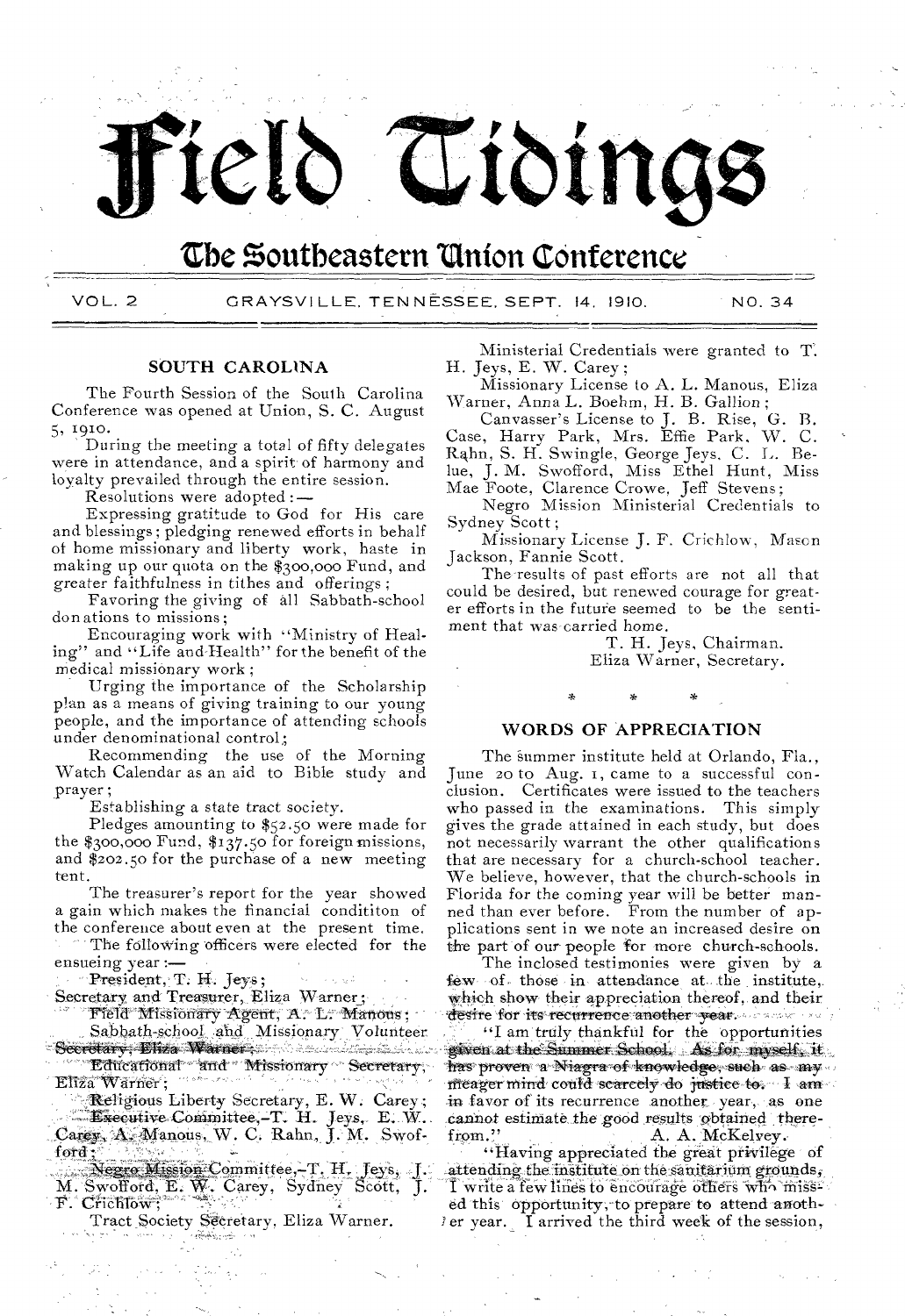and of course, lost much, but gained so much from the valuable instruction given, that I felt well repaid for coming. Boarding with the institute family on the club plan was very pleasant. We are also glad to see our educational work systematized ; requiring each teacher to hold a certificate before being authorized to teach."

#### Blanche Hanson.

"I have appreciated and enjoyed the privilege of attending this Summer Institute, and have learned many valuable things. Not only is this beneficial to teachers but to every one who has a mission in life, for 'not one of us liveth to himself.' I shall consider it a privilege to attend again if it-may be that this is only thefirst of the Summer Institutes to be held from Loulie Horn.

"I wish to express my appreciation of the Teachers' Institute held at Orlando June 20 to August I, 191o. The benefit I derived, not only in educational lines, but also in Bible study cannot be easily estimated. May there be many more." Geo. G. Green.

LERoy T. CRISLER, Educational Sec. Florida conference.

#### **MIAMI, FLORIDA**

It has been sometime since a report has appeared in FIELD TIDINGS concerning the work in Miami, and no doubt many of our brethren and sisters throughout- the state are anxious to know just what has been accomplished.

After closing the regular tent effort the tent was left up to serve as a temporary meeting place until a church building could be erected. Sabbath meetings, also Sunday and Wednesday night services were continued. Besides this a cottage meeting was conducted every Thursday night by Brother Whitford which was well attended and resulted in some new ones obeying the truth.

The brethren all felt that the time had fully come to build a church building. June zo the work was begun and by August 5 we had a neat and convenient building practically finish-This greatly encouraged our people and strengthened the work in general.

August 7, Elder Parmele made his first visit to the new company and remained a week holding services in the church every night. He gave some good and timely instruction in regard to the importance of thorough organization and the work of the church.

Sabbath, the 13th, the believers were organized into a church. Twenty-four presented their names for membership, all of whom were accepted. After the organization was perfected ten of After the organization was perfected ten of these were baptized, the ordinance being administered in the church baptistry. The ordinances of the Lord's house was also participated in and enjoyed by all.

On the following Sunday night three more

were received into the church and three received baptism. Three had previously been baptized by Elder Webster who was forced to give up the work on account of his health. This gives us a. total membership of twenty-seven, and as some were not able to be present who desired to unite with us it will no doubt be somewhat increased in the near future.

The brethren and sisters expressed their appreciation of Elder Parmele's work among them, only regreting that his stay must be so short. \_

 $\therefore$  Let us pray that every member of this new church may continue faithful unto the end.

Leaving Miami, August 16, Mrs. Branson and I spent two days at home, and on Friday the 19th, began meetings in the Lockhart church. Several of the members of this church have recently moved away, and it was thought best to "strengthen the things which remain." From here we go to Leesburg to assist in the work<br>there. W. H. BRANSON. W. H. BRANSON.

#### **FLORIDA NOTICE.**

 $_{\star}$ 

There will be a canvassers' institute held on the camp-ground at Leesburg, from September 25 to October 9. The annual conference session will begin October to, and the camp-meeting proper, October 13. A series of meetings will be in progress for several weeks prior to these meetings, and will continue until the close of the camp-meeting.

During the canvassers' institute and conference there will be no charge for tent room, and the board will be as.low as it is, possible to make it, doubtless not exceeding  $15%$  a meal. Our Union conference agent, and state agent will be present to give instruction during the institute, also during the conference and camp-meeting. We expect EIder Daniels, Elder Charles Thompson, Elder Dowsett, and Professor VanKirk to be present.

Owing to a new ruling of the Passenger Association, we are unable to secure reduced rates on the railroads this year, but these favors have already become so small as to be almost inconsiderable.

We earnestly urge our brethren of this conference to avail themselves of the occasion of spiritual refreshing, and invite any contemplating spendthe winter in Florida to assemble with us. Let all come praying that the sweet, sympathetic spirit of the Master to be present in rich measure.

#### R. W. PARMELE, President.

#### **FROM GEORGIA TO SOUTH CAROLINA**

At Cartersville, Ga., on Aug. 8, we received telegram from Elder Jeys, president of the. South Carolina conference to come to Union, S. C. at once. Obeying orders we left Cartersville August 9, for our new field of labor.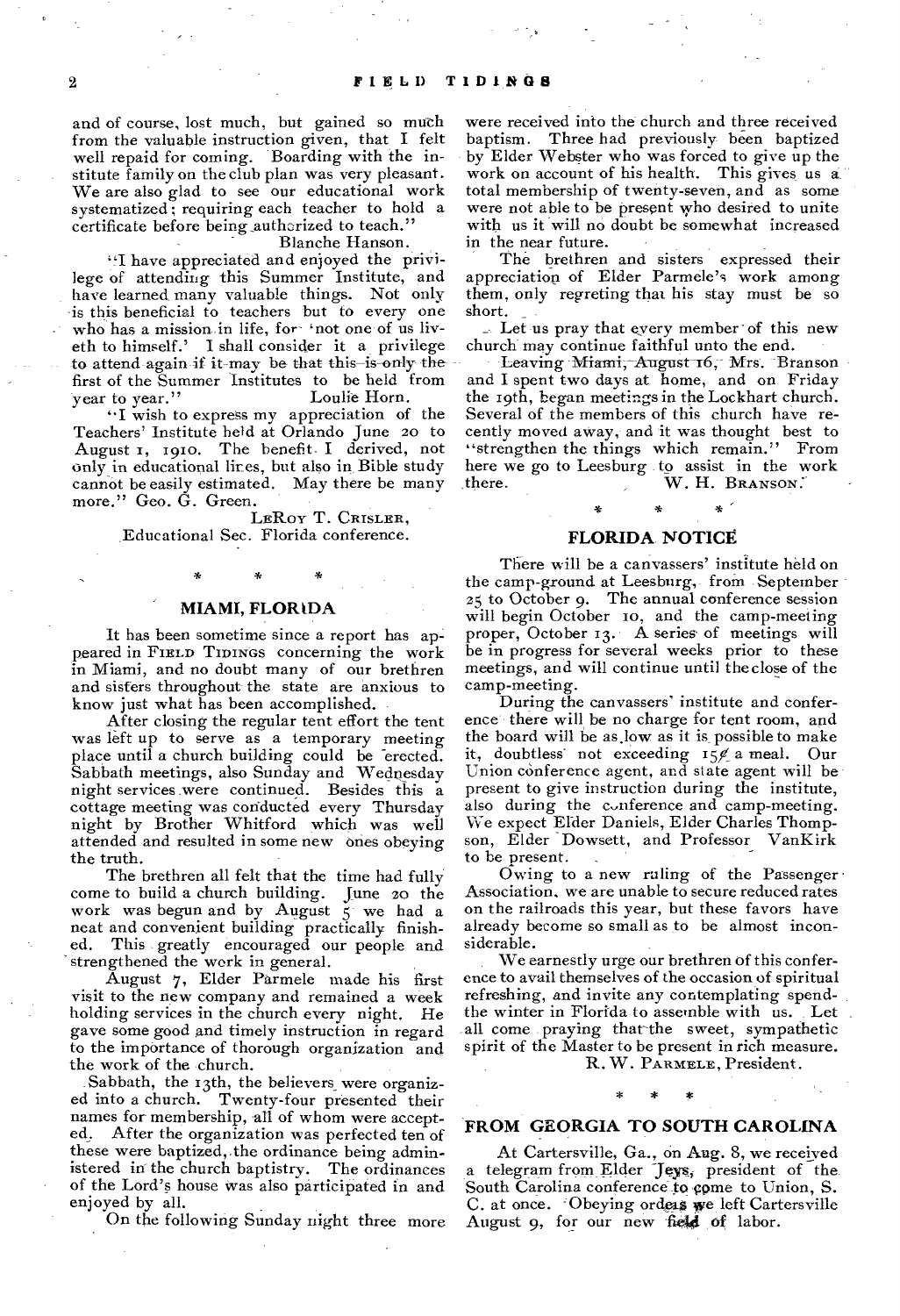We are now located at 478 South Church St., Spartanburg, S. C., and we are ready for business, and desire to become better acquainted with cur people in this conference.

We hope that every Seventh-day Adventist in the state is a reader of our Union conference paper, FIELD TIDINGS, for this is the paper which tells us about the work that is being done, and that should be done in thestate.

In conclusion I wish to make a little request of all our people in the conference. And as the people of South Carolina have the reputation of being very obliging, we of course expect that all will respond to the small request. I will place it in the form of questions that all may understand it.

T. How old are you?

2. How long have you known and obeyed present truth?

3. To what church do you belong, and pay your tithes?

4. What has been your occupation since you have known the truth?

5. Has your county been canvassed for any of our books?

6. If so, when, for what book, and by whom? 7. Have you ever canvassed?

8. If so, when, where, how long, for what book, and with what success?

9. Have you recently, carefully read and studied Mark 13 :34 ; Matt. 25 :14-30 ; 20 :1-7 ; Isa. 6 :8?

Now if all our people in the state will have the kindness—and I believe they will—to write me, giving the desired information by answering the above questions, it will be greatly appreciated, and will help me to get hold of the canvassing work here.

A. L. MANOUS, State Agent.

#### **SOUTH CAROLINA**

work also. We believe that Bro. and Sr. Hunt. to every purpose under the heaven," Eccl. 3: I have just returned from Chester, S. C., where we spent a week together with, I trust, much profit. Brother F. D. Hunt is just starting in to canvass here. His wife, who is a number-one paper seller, will help some in, the book, will make good workers for the Master if they continue to rely on, and live close to Jesus,

He too is of good courage and is doing some and therefore we conclude that there is a parvery faithful work. We hope to see many ticular time when the canvassing work is to be books deliyered in this county this fall by the help of the Lord.

Remember these dear workers in your prayers, readers, that they may live close to God, and do much good in the-cause of God.

We are of good courage and believe that there are better days just ahead for the work in South Carolina.

A. L. MANOUS, State Agent.

#### AMONG THE CHURCHES IN FLORIDA

At the close of our teachers' institute I started on a tour among the chuches. I first visited Jacksonville. Brother W. K. Achenbach has been laboring there for two-years, and has had the joy of seeing some fruit of his laborers. Rencently two have begun the observance of the Sabbath as a result of his work, and he reports three others about ready to step out. He is holding Bible readings in the homes of some of the best people in the city. He is also holding readings with several ministers. One of these ministers recently invited him to, preach to his congregation. Last fall the brethren fitted up a room on the west end of their church, and a church school was begun in it. The blessing of God attended the effort. and the teacher reports that by the close of school nearly every pupil had yielded to the wooings of divine grace. The church is contemplating fitting up a larger room for the school the coming year. At Daytona two meetings were held. I was very greatly pleased at the size of the congregations I met there, and the interest manifested in the truth presented. It is hoped that a church building may soon be erected for the accommodation of this church. R. W. PARMELE. R. W. PARMELE.

#### **A GOOD LETTER**

In last week's mail one of our faithful and tried canvassers inclosed a letter to me which he had received from a new Sabbath-keeper in a family where he had labored some time ago. It had a good ring to it, and it does one good to see the results of our labor so soon. So let us be faithful and labor on till Jesus comes. "He that goeth forth and weepeth, bearing precious seed, shall doubtless come again with rejoicing, bringing his sheaves with him." Psalms 126 :6.

Dear reader, South Carolina is a good field in which to demonstrate the truthfulness of the foregoing scripture. Let us try it. Who will be the next to go forth with the precious gospel as a canvasser? A. L. MANOUS, State agent, 478 South Church St., Spartanburg, S. C.

#### THE TIME TO CANVASS IN SOUTH CAROLINA

To every thing there is a season, and a time From this text we learn that there is a praticu-Jar time to canvass, for canvassing is one of the Brother Case is also located at this place. things which is to be done "under the heaven;" pushed in South Carolina. That is now. "The time has come when a large work' should be done by canvassers. The world is asleep, and as watchmen they are ringing the warning bell to awake the sleepers to their danger." This is the work the Lord desires his people to do at this time." See Manual for canvassers. ps. 5-8 old edition.

*Continued on page fo ur*